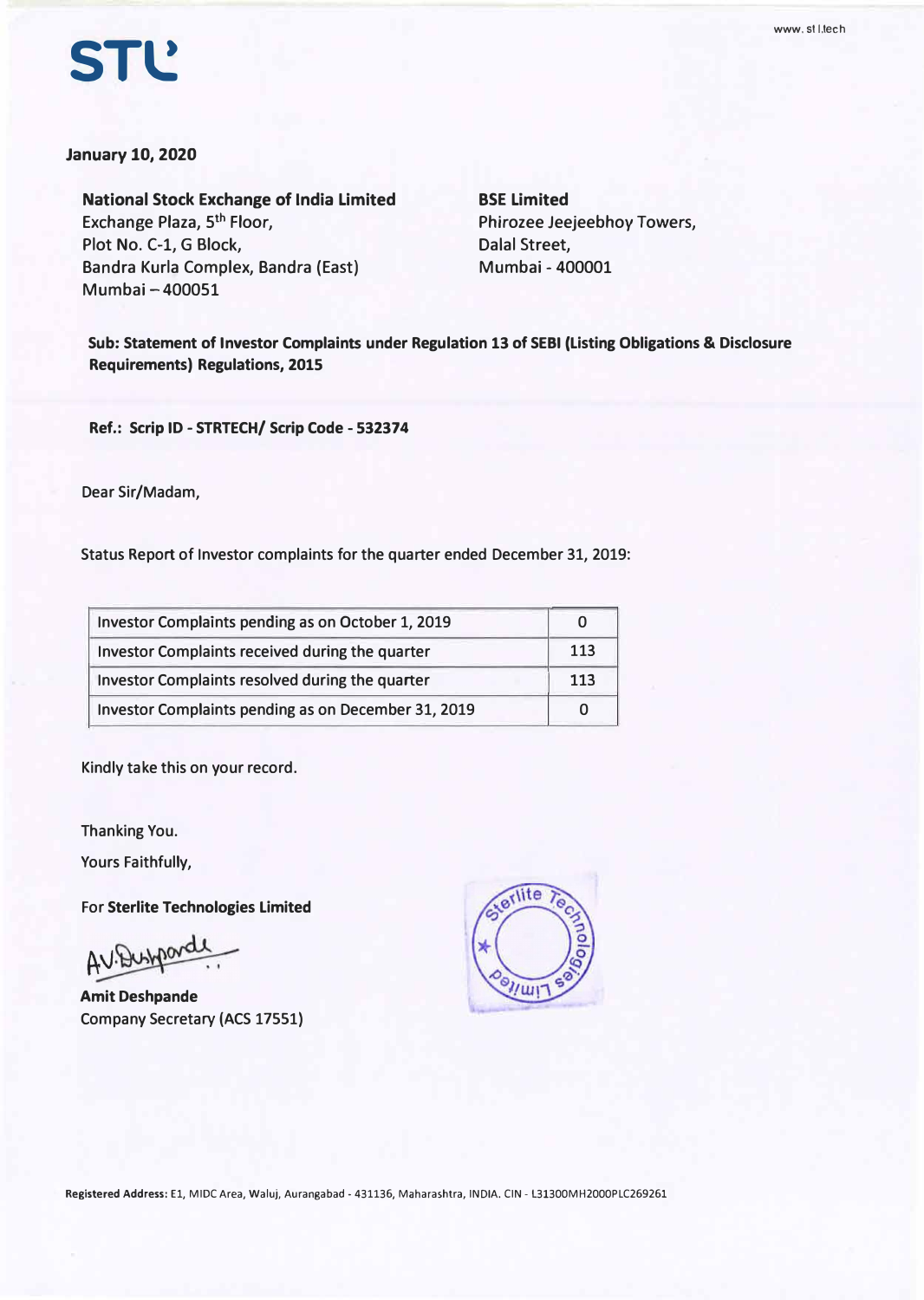### KFINTECH

### KFIN/RIS/SOTL/IGR/3 DATE: 04/01/2020

TO,

THE COMPANY SECRETARY M/S. STERLITE TECHNOLOGIES LTD. 4TH FLOOR, GODREJ MILLENNIUM 9, KOREGAON ROAD PUNE 411001

Dear Sir,

| S.NO.          | <b>PARTICULARS</b>                                                  | <b>OPENING</b><br><b>BALANCE</b> | <b>TOTAL NO OF</b><br><b>LETTERS</b><br><b>RECEIVED</b><br><b>DURING THE</b><br><b>PERIOD</b> | <b>TOTAL NO.</b><br>OF LETTER<br><b>REPLIED</b><br><b>DURING</b><br>THE PERIOD | <b>LETTERS</b><br><b>PENDING</b> |
|----------------|---------------------------------------------------------------------|----------------------------------|-----------------------------------------------------------------------------------------------|--------------------------------------------------------------------------------|----------------------------------|
| $\mathbf{1}$   | CHANGE/CORRECTION OF ADDRESS                                        | $\mathbf{0}$                     | 25                                                                                            | 25                                                                             | $\mathbf{0}$                     |
| $\overline{2}$ | CHANGE/CORRECTION OF BANK MANDATE                                   | 0                                | $\mathbf{1}$                                                                                  | $\mathbf{1}$                                                                   | $\Omega$                         |
| 3              | NON RECEIPT OF ANNUAL REPORT                                        | $\mathbf{0}$                     | $\overline{7}$                                                                                | $\overline{7}$                                                                 | $\mathbf 0$                      |
| $\overline{4}$ | NON RECEIPT OF DIVIDEND WARRANTS                                    | $\Omega$                         | 80                                                                                            | 80                                                                             | $\Omega$                         |
| 5              | NON RECEIPT OF SECURITIES                                           | $\Omega$                         | 25                                                                                            | 25                                                                             | $\mathbf{0}$                     |
| 6              | NON RECEIPT OF SECURITIES AFTER TRANSFER                            | $\Omega$                         | $\mathbf{1}$                                                                                  | $\mathbf{1}$                                                                   | $\Omega$                         |
| $\overline{7}$ | DELETION OF JOINT NAME DUE TO DEATH                                 | $\Omega$                         | 19                                                                                            | 19                                                                             | $\mathbf{0}$                     |
| 8              | LOSS OF SECURITIES AND REQUEST FOR ISSUE<br>OF DUPLICATE SECURITIES | $\Omega$                         | 27                                                                                            | 27                                                                             | $\overline{0}$                   |
| 10             | RECEIPT OF D/W FOR REVALIDATION                                     | $\Omega$                         | 60                                                                                            | 60                                                                             | $\Omega$                         |
| 11             | REQUEST FOR ECS FACILITY ( ELECTRONIC<br><b>CLEARANCE SERVICES)</b> | $\Omega$                         | 53                                                                                            | 53                                                                             | $\Omega$                         |
| 12             | QUERY REGARDING UNDELIVERED SHARE<br><b>CERTIFICATE</b>             | $\mathbf{0}$                     | $\mathbf{1}$                                                                                  | $\mathbf{1}$                                                                   | $\Omega$                         |
| 13             | REQUEST FOR EXCHANGE OF OLD CERTIFICATES<br>WITH NEW CERTIFICATES   | $\Omega$                         | $\mathbf{1}$                                                                                  | $\overline{1}$                                                                 | $\Omega$                         |

### SUB : STATUS OF REDRESSAL OF INVESTOR REQUESTS/GRIEVANCES FOR THE PERIOD FROM 01/10/2019 TO

KFin Technologies Private Limited

(Formerly known as "Karvy Fintech Private Limited")

Registered & Corporate office

Selenium Building, Tower-B, Plot No- 31 & 32, Financial District, Nanakramguda, Serilingampally, Hyderabad, Rangareddi,

Telangana, India, 500032.

Ph : +91 40 6716 2222, 3321 1000 | https://www.kfintech.com | CIN : U72400TG2017PTC117649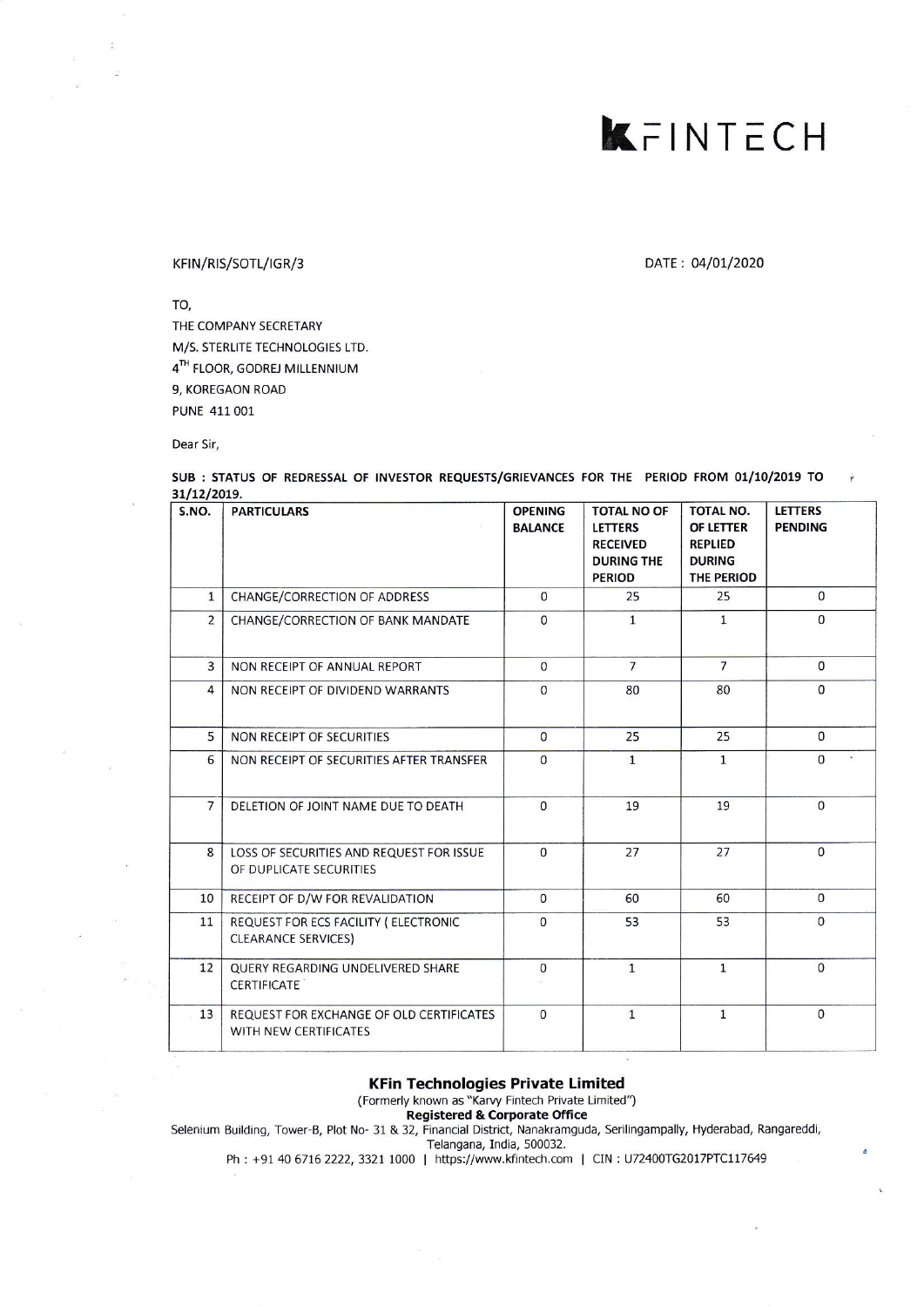## **K**FINTECH

| 14 | RECEIPT OF I/B FOR DUPLICATE SHARE<br><b>CERTIFICATE</b> |     |     |  |
|----|----------------------------------------------------------|-----|-----|--|
| 15 | REQUEST FOR TRANSMISSION OF SECURITIES                   |     |     |  |
| 16 | SEBI/SCORES/BSE/NSE                                      |     |     |  |
|    | <b>TOTAL</b>                                             | 319 | 319 |  |

Thanking you,

Yours faithfully, for Kfin Technologies Pvt. Ltd.

Ganesh Patro<br>Senior Manager

KFin Technologies Private Limited (Formerly known as "Karvy Fintech Private Limited") Registered & corporate Office Selenium Building, Tower-8, Plot No- 31 & 32, Financial District, Nanakramguda. Serilingampally, Hyderabad, Rangareddi, Telangana, India, 500032. Ph: +91 40 6716 2222, 3321 1000 | https://www.kfintech.com | CIN: U72400TG2017PTC117649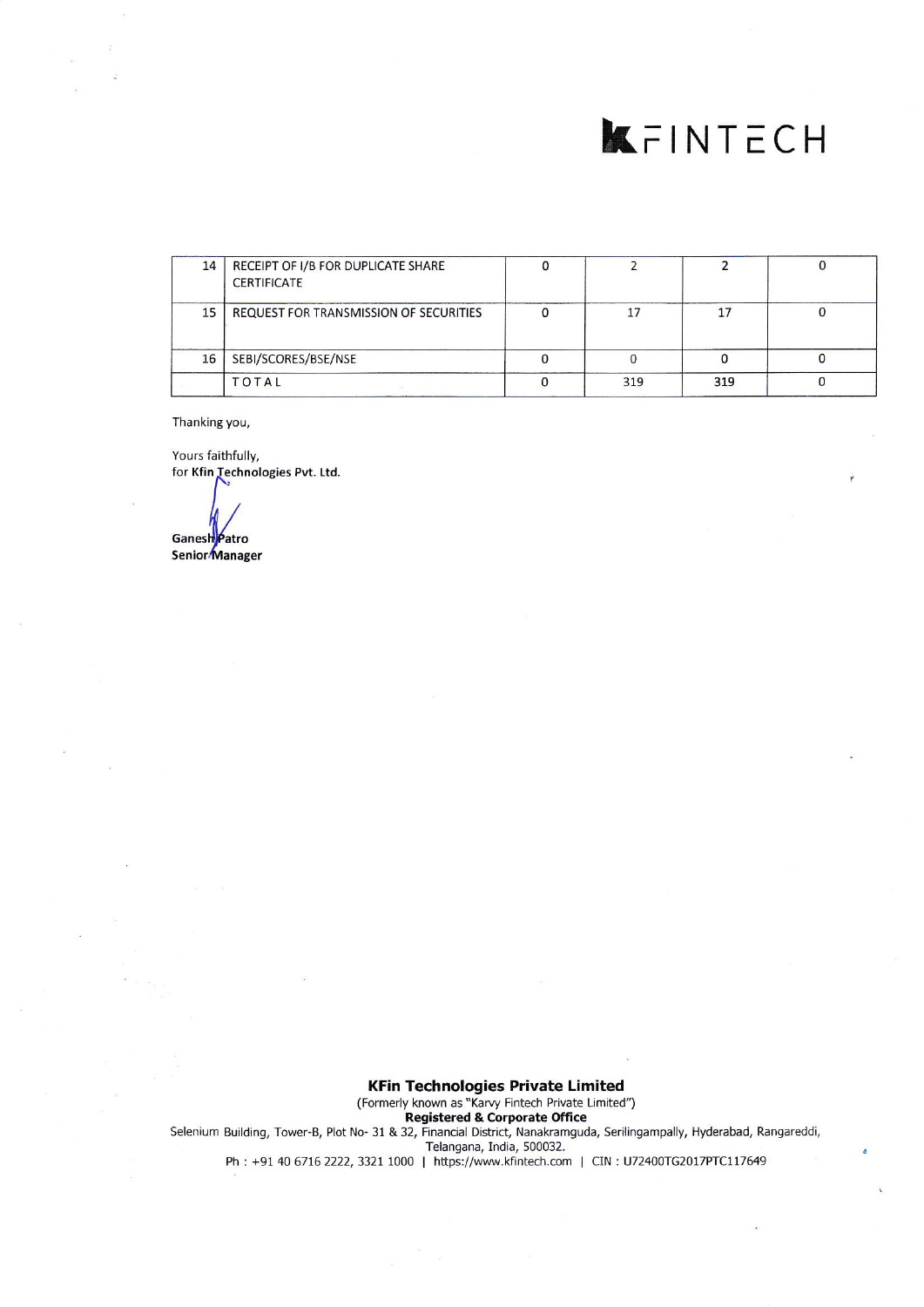### KFINTECH

### KFIN/SOTL/IGR/3

DATE: 04/01/2020

TO,

**COMPANY SECRETARY** M/S. STERLITE TECHNOLOGIES LTD. 4TH FLOOR, GODREJ MILLENNIUM 9, KOREGAON ROAD PUNE 411 001

Dear Sir,

#### SUB : STATUS OF REDRESSAL OF INVESTOR REQUESTS/GRIEVANCES FOR THE PERIOD FROM 01/10/2019 TO 31/12/2019.

| SL.NO | <b>CATEGORY</b>                             | <b>Opening Balance</b> | <b>Received</b> | <b>Replied</b> | Pending |
|-------|---------------------------------------------|------------------------|-----------------|----------------|---------|
|       | Non receipt of Dividend                     | OO.                    | 80              | 80             |         |
| 2.    | Non receipt of securities                   | 00                     | 25              | 25             |         |
| 3.    | Non receipt of Annual Report                | 00                     | 07              | 07             |         |
| 4.    | Non receipt of securities after<br>transfer | 00                     | 01              | 01             |         |
|       | SEBI/SCORES                                 | 00                     | 00              | 00             |         |
| 6.    | BSE/NSE                                     | $00\,$                 | 00              | 00             |         |
|       | T OTAL                                      | 00                     | 113             | 113            | 00      |

Thanking you,

Yours faithfully, for Kfin Technologies Pvt. Ltd.

Ganesh Patro

Senior Manager

#### **KFin Technologies Private Limited**

(Formerly known as "Karvy Fintech Private Limited")

**Registered & Corporate Office** 

Selenium Building, Tower-B, Plot No- 31 & 32, Financial District, Nanakramguda, Serilingampally, Hyderabad, Rangareddi,

Telangana, India, 500032.

Ph: +91 40 6716 2222, 3321 1000 | https://www.kfintech.com | CIN: U72400TG2017PTC117649